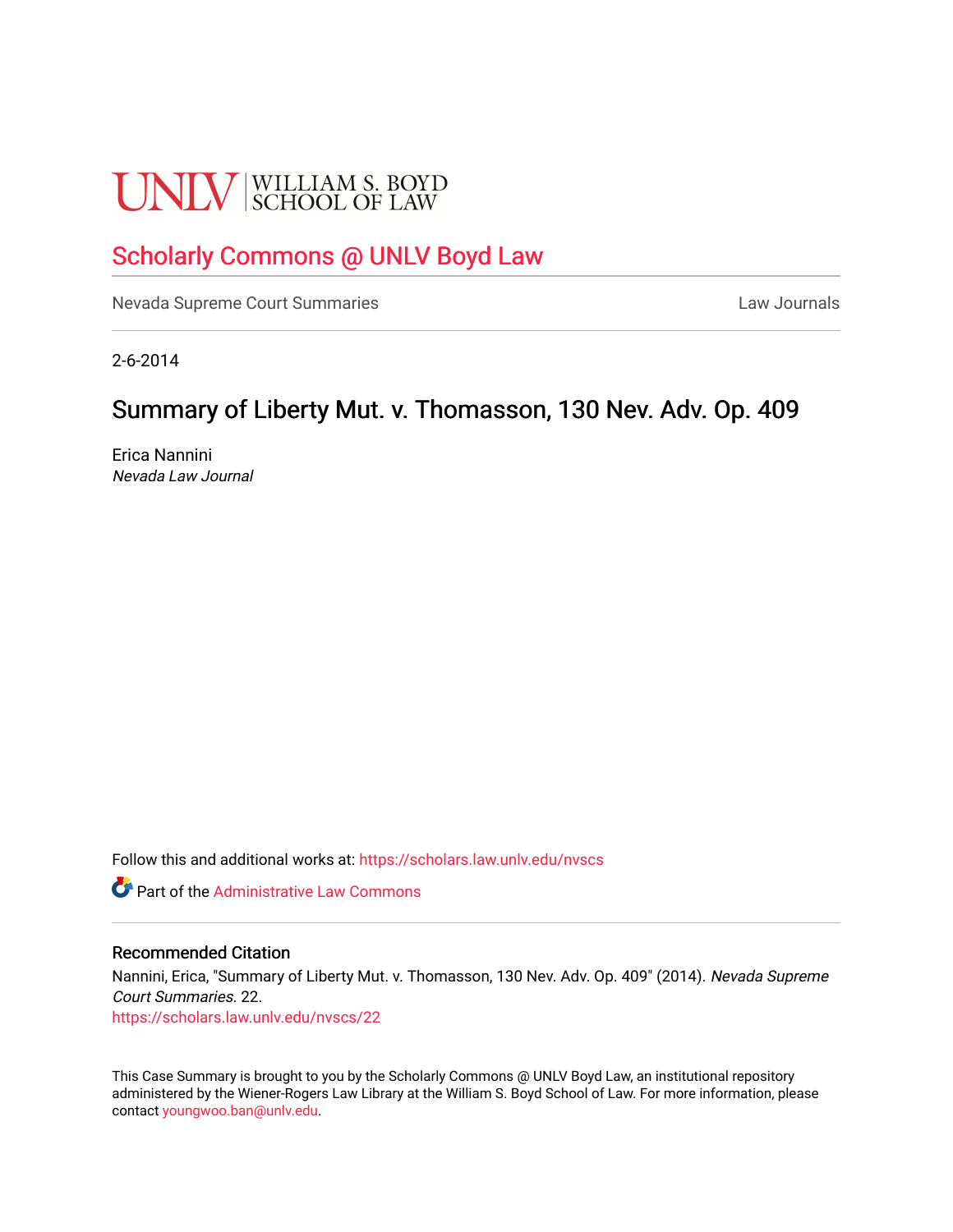*Liberty Mut. v. Thomasson*, 130 Nev. Adv. Op. 409 (Feb. 6, 2014)<sup>1</sup>

#### ADMINISTRATIVE LAW: JURISDICTIONAL RESIDENCY REQUIREMENTS FOR JUDICIAL REVIEW

#### **Summary**

The Court determined two issues: (1) whether NRS 233B.130(2)(b) is a mandatory jurisdictional requirement, and (2) whether Liberty Mutual is a resident of Washoe County to grant the Second Judicial District Court jurisdiction to consider its petition for judicial review.

## **Disposition**

NRS 233B.130(2)(b) is both mandatory and jurisdictional. Further, because a corporation's place of residence for the purposes of NRS 233B.130(2)(b) is that which is listed as the principal place of business in its articles of incorporation, a foreign corporation cannot have a fixed residence in any Nevada county.

## **Factual and Procedural History**

Carson City Senior Citizens Center employed Thomasson to deliver meals to the elderly. In May 2010, Thomasson injured his knee when he slipped down a flight of stairs on a delivery. Liberty Mutual denied Thomasson's workers' compensation claim for the injury, arguing that the injury occurred outside the scope of Thomasson's employment. Upon administrative appeal, the denial was reversed. Then, Liberty Mutual filed a petition for judicial review in the Second Judicial District Court in Washoe County. Thomasson filed a motion to dismiss Liberty Mutual's petition, claiming that it did not comply with NRS 233B.130(2)(b). The district court treated the motion to dismiss as a motion to transfer venue, and ordered that the case be transferred to the First Judicial District Court in Carson City.

#### **Discussion**

## *NRS 233B.130(2)(b) is mandatory and jurisdictional*

The Court reviews de novo the issue of statutory interpretation. Nevada's Administrative Procedure Act (APA) provides the procedure for the judicial review of agency decisions. Specifically, a portion of the APA, codified at NRS 233B.130(2), provides:

Petitions for judicial review *must*:

(a) Name as respondents the agency and all parties of record to the administrative proceeding;

(b) Be instituted by filing a petition in the district court in and for Carson City, *in and for the county in which the aggrieved party resides* or in and for the county where the agency proceeding occurred; and

 $\frac{1}{1}$ By Erica Nannini. <sup>2</sup>

<sup>&</sup>lt;sup>2</sup> NEV. REV. STAT. § 233B.130(2)(b) (2011) (emphasis added).